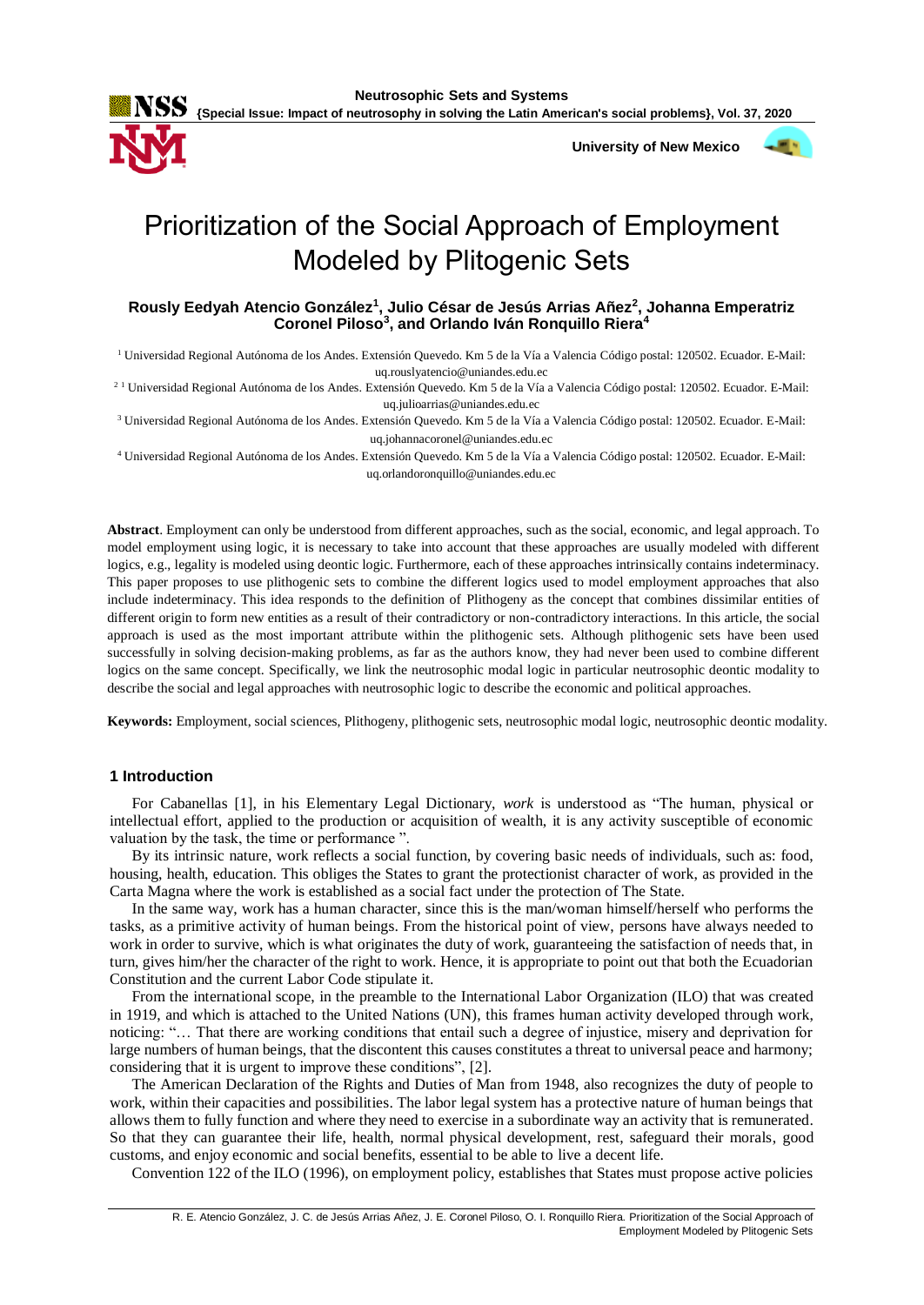that promote full employment, [3]. In Ecuador, in the Constitution of Montecristi, work is considered a right and a social duty and the State must guarantee workers full respect for their dignity, a decent life, fair wages and salaries and the performance of a healthy job, freely chosen and accepted.

Therefore, work is one of the highest values in the legal system of the State, due to its character of preeminence that it has as a human right and that consequently it is protected and promoted.

In this study, work is approached as a social fact; it is understood as a determining factor for the development of nations worldwide and therefore the development of Ecuador as a country. Clad with transcendental importance to achieve a marked influence on the historical-progressive development of this century and an economy that shows a globalized performance.

Hence, it is evident the importance of work in the constitutional rank that is provided in the current National Constitution, where it is stated: "Work is a right and a social duty and an economic right, a source of personal fulfillment and the basis of the economy. The State will guarantee working people full respect for their dignity, a decent life, fair wages and salaries, and the performance of a healthy and freely chosen and accepted job", [4].

According to what has been explained, the aforementioned norm gives labor a series of postulates and principles such as that of irrevocability. In virtue of which it assigns to Ecuadorian State its share of responsibility and guarantee of protection and guardianship, making it responsible of remuneration, optimal working conditions, among other important aspects, such as: the social security, right to work, and social justice. All this protection is contemplated not only in the Constitution but also in the Labor Code and in the International Treaties ratified by the Ecuadorian State. It is worth mentioning the field of Labor Law as a "Social Fact", which justifies giving it the multi-dimensional approach, that is, from the social, political, economic and legal points of view, [5].

In this paper we propose to represent the employment situation of a person, the members of a social group or a community, with the help of the Plithogeny theory, [6,7]. This was introduced by F. Smarandache, who defines Plithogeny as "the genesis or origination, creation, formation, development, and evolution of new entities from dynamics and organic fusions of contradictory and/or neutrals and/or non-contradictory multiple old entities."

Plithogeny pleads for the connections and unification of theories and ideas in any field. As "entities" in his study, Smarandache takes the "knowledge" in various fields, such as soft sciences, hard sciences, arts and letters theories, etc. This theory has proven effectiveness in solving decision-making problems.

Specifically in this paper, we deal with the concept of plithogenic sets. A plithogenic set P is a set whose elements are characterized by one or more attributes, and each attribute may have many values. Two fundamental functions of this concept are the degree of appurtenance of the element x to the set P, and contradiction (dissimilarity) degree which is a function of dissimilarity between each attribute and the dominant attribute, [8- 14].

The purpose of this research is to propose a model based on plithogenic sets to evaluate the employment situation of a person or human group from the social point of view. For this, we define the work according to its different approaches, each of them responds to a different logic reflected in the degree of appurtenance. Specifically, we use neutrosophic sets to model the political and economic approaches, while the neutrosophic modal logic ([15]), in particular the neutrosophic deontic modality ([16,17]), serves to model the social and legal approaches, where the social approach is the predominant attribute. Neutrosophic deontic modality generalizes the deontic modality, which is used as the logic of ethics, morality, and law.

The novelty of this article is that plithogenic sets are used as a framework to represent different approaches to the same concept, so that they serve to represent and combine different logics such as deontic logic and neutrosophic logic.

This paper is divided into the following sections: section 2 recalls the basic concepts of plithogenic sets and neutrosophic modal logic; especially the neutrosophic deontic modality is introduced. Section 3 introduces the model of employment from the social attribute point of view based on plithogenic sets. Conclusions are at the end of this paper.

#### **2 Preliminaries**

This section summarizes the basic concepts of neutrosophic and plithogenic sets in subsection 2.1. Subsection 2.2 contains the preliminaries of neutrosophic modal logic, and deontic logic.

### **2.1 Neutrosophic and plithogenic sets**

**Definition 1:** ([18]) Let X be a universe of discourse. A *Neutrosophic Set* (NS) is characterized by three membership functions,  $u_A(x)$ ,  $r_A(x)$ ,  $v_A(x)$ :  $X \to ]-0, 1^+]$ , which satisfy the condition  $0 \le \inf u_A(x) +$  $\inf r_A(x) + \inf v_A(x) \leq \sup u_A(x) + \sup r_A(x) + \sup v_A(x) \leq 3^+$  for all  $x \in X$ .  $u_A(x)$ ,  $r_A(x)$  and  $v_A(x)$  denote the membership functions of truthfulness, indetermination and falseness of x in A, respectively, and their images are standard or non-standard subsets of  $]$ <sup>-</sup>0, 1<sup>+</sup>[.

NS are used only as a philosophical approach, so *Single-Valued Neutrosophic Set* in Definition 2 is defined to guarantee the applicability of Neutrosophy.

**Definition 2:** ([18]) Let X be a universe of discourse. A *Single-Valued Neutrosophic Set* (SVNS) A on X is an object of the form: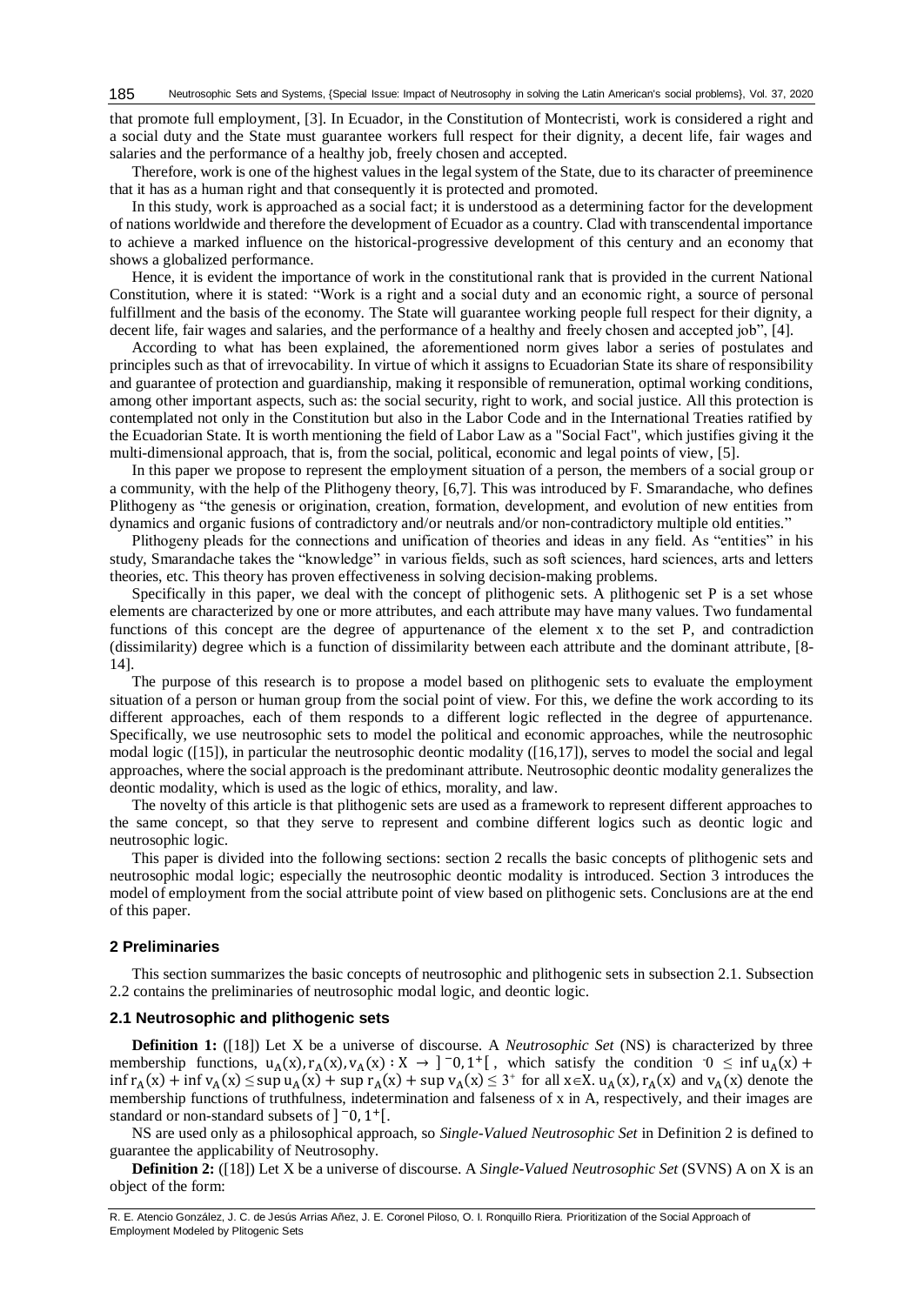$A = \{(x, u_A(x), r_A(x), v_A(x)) : x \in X\}$  (1)

Where  $u_A, r_A, v_A : X \to [0,1]$ , satisfy the condition  $0 \le u_A(x) + r_A(x) + v_A(x) \le 3$  for all  $x \in X$ .  $u_A(x), r_A(x)$ and  $v_A(x)$  denote the membership functions of truthfulness, indetermination and falseness of x in A, respectively. For convenience a *Single-Valued Neutrosophic Number* (SVNN) will be expressed as  $A = (a, b, c)$ , where a, b, c  $\in$  [0,1] and satisfies  $0 \le a + b + c \le 3$ .

Neutrosophic Logic (NL) extends fuzzy logic and a proposition P is characterized by three components:  $\text{NL}(P) = (T, I, F)$  (2)

Where component  $T$  is the degree of truthfulness,  $F$  is the degree of falsehood and  $I$  is the degree of indetermination. T, I, and F belong to the interval [0, 1], and they are independent from each other, [19].

**Definition 3.** ([6]) A *plithogenic set*  $(P, A, V, d, c)$  is a set  $P$  that includes numerous elements described by a number of attributes  $A = {\alpha_1, \alpha_2, ..., \alpha_m}$ ,  $m \ge 1$ , which has values  $V = {v_1, v_2, ..., v_n}$ , for  $n \ge 1$ . For V there are two main features attributes values, they are the *appurtenance degree function*  $d(x, v)$  of the element *x*, with respect to some given criteria, and the *contradiction* (*dissimilarity*) *degree function*  $c(v, D)$  which is the one between each attribute value and the most important (dominant) one.

Given A a non-empty set of uni-dimensional attributes  $A = {\alpha_1, \alpha_2, ..., \alpha_m}$ ,  $m \ge 1$ , and let  $\alpha \in A$  be an attribute with its value spectrum is the set S, where S can be defined as a finite discrete set,  $S = \{s_1, s_2, \ldots, s_l\}$  $l \in [1, \infty)$ , or infinitely countable set  $S = \{s_1, s_2, \ldots\}$ , or infinitely uncountable (continuum) set  $S = (a, b)$ ,  $S = (a, b], S = [a, b),$  or  $S = [a, b].$ 

**Definition 4.** ([6]) The *degree of appurtenance* is defined for fuzzy, intuitionistic fuzzy, or neutrosophic degree of appurtenance to the plithogenic set. It is defined as follows:

$$
\forall x \in P, d: P \times V \to \mathcal{P}([0,1]^z)
$$
 (3)

 $d(x, v)$  is a subset of  $[0, 1]^z$ ,  $\mathcal{P}([0, 1]^z)$  is the power set of  $[0, 1]^z$ , where  $z = 1, 2, 3$ , for fuzzy, intuitionistic fuzzy, and neutrosophic degrees of appurtenance, respectively.

**Definition 5.** ([6]) The attribute value *contradiction degree function* is defined as follows:

$$
c: V \times V \to [0,1] \tag{4}
$$

Such that  $c(v_1, v_2)$  represents the dissimilarity between two attribute values  $v_1$  and  $v_2$ , and satisfies the following axioms:

> •  $c(v_1, v_1) = 0$ , that means the contradiction degree between the attribute value and itself is zero,

$$
\bullet \quad c(v_1,v_2)=c(v_2,v_1).
$$

**Definition 6.** Given a plithogenic set  $(P, A, V, d, c)$  a *Plithogenic Neutrosophic Aggregation Operator* is defined as in Equation 3:

$$
(a_1, a_2, a_3) \text{AND}_p(b_1, b_2, b_3) = \left( (1 - \bar{c})(a_1 \wedge_F b_1) + \bar{c}(a_1 \vee_F b_1), \frac{1}{2} [a_1 \wedge_F b_1 + a_1 \vee_F b_1], (1 - \bar{c})(a_1 \vee_F b_1) + \bar{c}(a_1 \wedge_F b_1) \right)
$$
\n
$$
(5)
$$

Where  $\bar{c} \in [0, 1]$ ,  $\Lambda_F$  is a t-norm and  $V_F$  is a t-conorm.

It is a *Plithogenic Neutrosophic Intersection* when  $\bar{c} = 0$  and it is a *Plithogenic Neutrosophic Union* when  $\bar{c} =$ 1, [6]*.* This aggregator is more accurate than both the n-norms and n-conorms between neutrosophic sets. A plithogenic neutrosophic set can be converted into a crisp value using the following formula, [14]:

$$
S(T, I, F) = \frac{1}{3}(2 + T - I - F)
$$
 (6)

# **2.2 Neutrosophic modal logic**

The neutrosophic modal logic is a modal logic where modalities are defined in a neutrosophic framework, [15]. Some types of neutrosophic modalities are the following:

- Neutrosophic Alethic Modalities (related to truth) has three neutrosophic operators:
- i. Neutrosophic Possibility: It is neutrosophically possible that  $P$ .
- ii. Neutrosophic Necessity: It is neutrosophically necessary that  $P$ .
- iii. Neutrosophic Impossibility: It is neutrosophically impossible that  $P$ .
- Neutrosophic Temporal Modalities (related to time):
	- i. It was the neutrosophic case that  $P$ .
	- ii. It will neutrosophically be that  $P$ .
	- iii. It has always neutrosophically been that  $P$ .
	- iv. It will always neutrosophically be that  $P$ .
- Neutrosophic Epistemic Modalities (related to knowledge):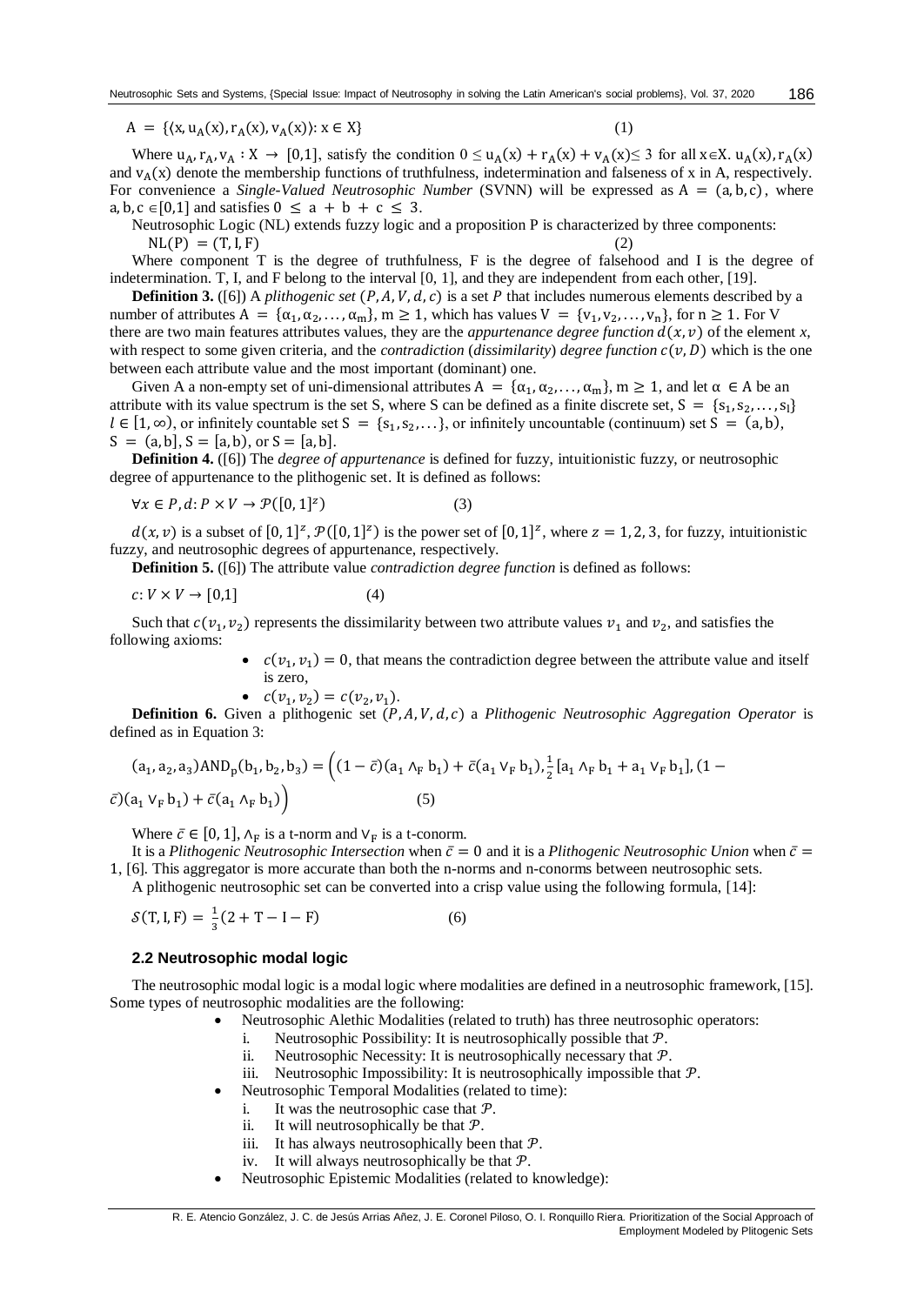- i. It is neutrosophically known that  $P$ .
- Neutrosophic Doxastic Modalities (related to belief):
- i. It is neutrosophically believed that  $P$ .
- Neutrosophic Deontic Modalities:
- i. It is neutrosophically obligatory that  $P$ .
- ii. It is neutrosophically permissible that  $P$ .

Usually, in classical modal logic the alethic modalities are defined as modal logic. It is characterized in the neutrosophic framework as follows:

 $\mathcal{O}_N$  P means "It is (t, i, f)-possible that P", where "(t, i, f)-possible" means it is t% possible (chance that P occurs), i % indeterminate (indeterminate-chance that  $P$  occurs), and f % impossible (chance that  $P$  does not occur), using neutrosophic statistics, [20-25].

Let  $\mathcal{P}(t, i, f)$  be a neutrosophic proposition, with t, i, f subsets of [0, 1], then the neutrosophic truth-value of the neutrosophic possibility operator is:  $\delta_N \mathcal{P} = (sup(t), inf(i), inf(f)).$ 

On the other hand, the Neutrosophic Necessity Operator:  $\Box_N \mathcal{P}$  means "It is (t, i, f)-necessary that  $\mathcal{P}$ ", where "(t, i, f)-necessity" means t % necessary (chance that  $\mathcal P$  occurs), i % indeterminate (indeterminate-chance that  $\mathcal P$ occurs), and f % unnecessary (chance that  $P$  will not occur).

Let  $\mathcal{P}(t, i, f)$  be a neutrosophic proposition, with t, i, f subsets of [0, 1], then the neutrosophic truth value of the neutrosophic necessity operator is:  $\Box_N \mathcal{P} = (inf(t), sup(t), sup(f)).$ 

The neutrosophic truth threshold is TH =  $\langle T_{th}, I_{th}, F_{th}\rangle$ , where  $T_{th}, I_{th}, F_{th}$  are subsets of [0, 1].

Then we say the proposition  $P(t, i, f)$  is neutrosophically true if:

 $inf(t) \ge inf(T_{\text{th}})$  and  $sup(t) \ge sup(T_{\text{th}});$ 

 $inf(i) \leq inf(I_{\text{th}})$  and  $sup(i) \leq sup(I_{\text{th}});$ 

 $inf(f) \leq inf(F_{\text{th}})$  and  $sup(f) \leq sup(F_{\text{th}})$ .

When  $T_{\text{th}}$ ,  $I_{\text{th}}$ ,  $F_{\text{th}}$  and t, i, f are single-valued numbers from the interval [0, 1], then we have:

The proposition  $\mathcal{P}(t, i, f)$  is neutrosophically true if:

 $t \geq T_{\text{th}}$ ;

 $i \leq I_{\text{th}}$ ;

 $f \leq F_{\text{th}}$ .

*Neutrosophic Semantics* of the Neutrosophic Modal Logic are defined as the ordered pair  $\langle G_N, \mathcal{R}_N \rangle$ , where  $G_N$ is a non-empty neutrosophic set, whose elements are called *possible neutrosophic worlds* and  $\mathcal{R}_N$  is a neutrosophic binary relation, which is called *neutrosophic accessibility relation* between the possible neutrosophic worlds. Consequently, given  $w_N$ ,  $w'_N \in G_N$ ,  $w_N \mathcal{R}_N w'_N$  represents that the neutrosophic world  $w'_N$  is *neutrosophically accessible* from the neutrosophic world  $W_N$ .

The formulas of the neutrosophic modal logic are the following:

1. Every neutrosophic propositional variable  $P$  is a neutrosophic formula.

2. If A, B are neutrosophic formulas, then  $\neg_N A$ ,  $A \wedge_N B$ ,  $A \vee_N B$ ,  $A \rightarrow_N B$ ,  $A \leftrightarrow_N B$ ,  $\Diamond_N A$ , and  $\square_N A$ , are also neutrosophic formulas, where  $\neg_N$ ,  $\wedge_N$ ,  $\vee_N$ ,  $\neg_N$ ,  $\Diamond_N$ ,  $\Diamond_N$ , and  $\square_N$  represent the neutrosophic negation, neutrosophic intersection, neutrosophic union, neutrosophic implication, neutrosophic equivalence, neutrosophic possibility operator, and neutrosophic necessity operator, respectively.

**Definition 7.** ([15]) The *Neutrosophic (t, i, f)-Assignment* is a neutrosophic mapping:

$$
v_N: S_N \times G_N \to [0,1] \times [0,1] \times [0,1] \tag{7}
$$

Where, for any neutrosophic proposition  $\mathcal{P} \in S_N$  and for any neutrosophic world  $w_N$ , it is defined:

 $v_N(\mathcal{P}, w_N) = (t_{w_N}, t_{w_N}, f_{w_N}) \in [0,1] \times [0,1] \times [0,1]$  which is the neutrosophic logical truth-value of the neutrosophic proposition  $\mathcal P$  in the neutrosophic world  $w_N$ .

#### **3 The plithogenic model of employment**

It is intended in this first part of the section to give an updated vision of the economic, social, political, and legal approaches of labor, as a social fact in the Ecuadorian legal system. The approaches explained below:

*Legal approach:*

To address this approach, work must be understood as the provision of service, performed in favor of a natural or legal person in exchange for remuneration or salary. In the Ecuadorian Legislation, it is given a protectionist character by the State and certain principles are attributed to this ([4]): Irrevocability, Intangibility, Reality about forms or appearances, More favorable interpretation, Nullity of unconstitutional acts, Progressivity of Rights.

It should be noted that General Principles of Labor Law are understood to be those permanent norms that serve as the basis for the labor legal system. Which in turn serve as the basis for the substantive and adjective law in this matter and that these principles must be respected as they are irrevocable and become part of the assets of the workers.

With regard to the social fact of work, a special protection by the State for workers is evidenced, when the Legislation indicates that the State will guarantee the right to work, not only in those principles mentioned above,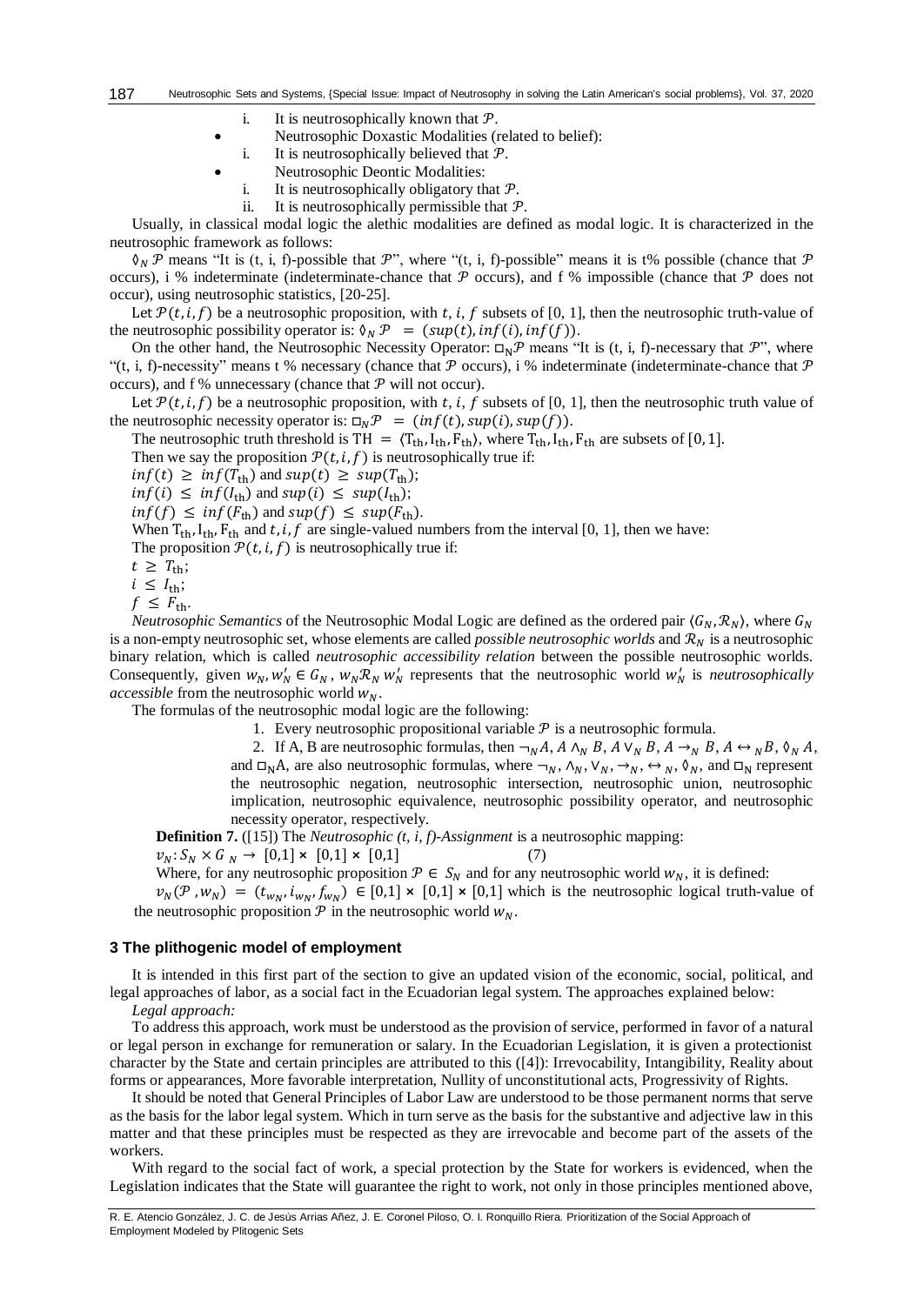but also when it establishes in Article 33 of its Carta Magna: "... The State shall guarantee working people full respect for their dignity, a decent life, fair wages and salaries and the performance of a healthy and freely chosen or accepted job."

All these postulates, previously mentioned, reaffirms social justice and seek the full development of social legislation, based on the fact that just as there are political and legal institutions that protect the right to capital and private property, there are also others that focus on protect the creative activity of work as a social fact.

For all the mentioned above, it is evident that all social activity in the life of human being generates consequences, by the simple fact of relating and living collectively from which legal relationships arise, which in turn bring consequences and also legal effects.

#### *Social approach:*

Understanding work, as a lawful exercise of intellectual and physical faculties of a worker, whether for his/her own benefit or that of the others, work as a social function is contemplated in the International American Charter of Social Guarantees as a Declaration of the social rights of the worker, to which Ecuador is engaged as an American State.

It can be highlighted that work as a social fact is essential to boost the economy of the countries. That coupled with the capital factor that most of the time is provided by the employer and that serves as a complement. Sought from this criterion and just as society benefits, the worker and therefore his/her family also benefit as the fundamental nucleus of the society.

# *Economic approach:*

Economically speaking, work involves the exchange of goods and services that suppose the satisfaction of human needs, attributing to work the characteristic of being a productive activity, as Amate et al. pointed out in their work ([26]), whom considers work as a determining factor in the economic and social development of the countries.

From another perspective, for Adam Smith cited by Hurtado ([27]): "labor was considered an exact unit of measurement of quantified value, but not the price factor". David Ricardo supported him by saying that all production costs are made of labor costs that are paid either directly or accumulated to capital and that from these positions arises the theory that prices would depend on the amount of work that was incorporated into the production of the mentioned goods and services.

Undoubtedly, the State supports the economic approach that is attributed to work, each time that, in the Legislation, it is indicated that it must be the guarantor of providing sources of employment, or better said in constitutional terms, guaranteeing full employment.

*Political approach:*

Work is the object of the Public Administration of the States, through their respective Ministries, as is the case in the Ecuadorian state of the Ministry of Labor, whose purpose is to protect workers, increasing the productive apparatus and strengthening social peace. Importantly, it should be mentioned that Ecuador has been a member of the International Labor Organization (ILO) since 1934 and that therefore it is obliged to adopt International Standards and adapt them to national legislation.

Remunerated work is the dominant form of employment, which justifies intervention by the State through the National Executive and through the Ministry of Labor, which is one of its attributions to decree wage increases guided by the protective nature of work as a social fact.

Within this perspective, at the discretion of Sabino ([28]), Social Policy can be understood as the "set of actions developed by the State, at any of its levels, aimed at increasing the well-being of the population and solving what at a given moment are defined as social problems ".

The important point is to understand these policies as having a public nature aimed at satisfying the needs of citizens and the groups that make up the nations, by investing resources that allow improving the quality of life, avoiding unemployment and reducing poverty rates.

In this paper we will represent the concept of work through the plithogenic set  $(P, A, V, d, c)$ , where P contains the elements of the plithogenic set (workers). A is the set of attributes  $A = \{\alpha_1, \alpha_2, \alpha_3, \alpha_4\}$  such that  $\alpha_1$  represents the attribute "social approach",  $\alpha_2$  the "legal approach",  $\alpha_3$  the "economic approach" and  $\alpha_4$  the "political approach".

The values of V are described as follows:

- For the social approach:
- $a_1$  = "The result of the work contributes significantly to the public purse",

 $a_2$  = "The prosperity and quality of work have a positive influence on the prosperity and quality of life of the community, from the social point of view",

 $a_3$  = "The company or business from which the job is based invests in social and public works",

 $a_4$  = "The company or business from which the employment is based exerts a significant positive influence on the social problems of the community, such as the decrease in crime, unemployment, among other negative aspects",

 $a_5$  = "Employment contributes positively to the level of family life of community members",

 $a_6$  = "The worker receives a fair wage",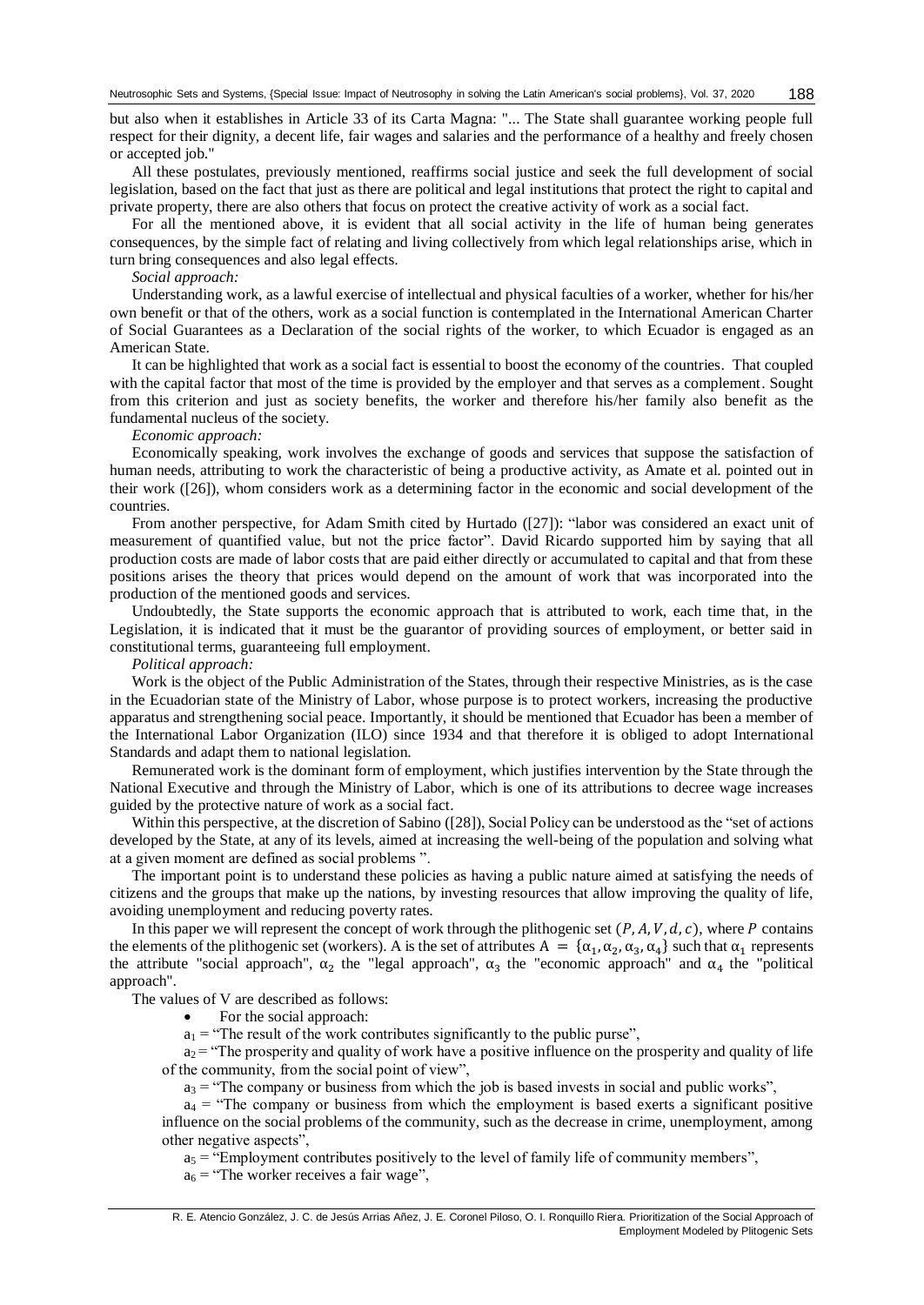$a_7$  = "The worker has not been discriminated for reasons such as gender, race, ethnicity, sexual preference, or so",

 $a_8$  = "The worker's workplace complies with all the minimum hygienic parameters, such as the existence of necessary means of protection",

 $a_9$  = "The worker is not underemployed",

 $a_{10}$  = "The worker is not unemployed",

 $a_{11}$  = "The worker receives compensation from the employer in the event of dismissal".

For the legal approach:

 $b_1$  = "Employers respect the legal rights of their workers",

 $b_2$  = "Employers respect all legal regulations that correspond to them",

 $b_3$  = "The company or business has not been legally prosecuted for acts such as tax evasion, corruption, fraud, abuse of power, illegal hiring of immigrants, among others",

 $b_4$  = "The worker is legally employed, i.e., works under a legal contract",

 $b_5$  = "The worker complies with the law of the country, e.g., he/she is not an illegal employed immigrant."

For the economic approach:

- $u_1$  = "The result of the work is effective",
- $u_2$  = "The result of the work is efficient",
- $u_3$  = "The result of the work produces sufficient profits for the company or business",

 $u_4$  = "The result of the work is profitable for the company".

For the political approach:

 $w_1$  = "The worker feels that the Ministry of Labor complies with the established labor policies",

 $w_2$  = "The worker feels that the country's state policy benefits his/her status",

 $w_3$  = "The worker receives compensation from the State in case of dismissal".

V is a 4-dimensional set, with elements  $(a_i, b_j, u_k, w_l)$  (i = 1, 2, 3, 4, 5, 6, 7, 8, 9, 10, 11; j = 1, 2, 3, 4, 5; k = 1, 2, 3, 4;  $1 = 1, 2, 3$ ). Thus, V contains 660 elements.

If x is a generic worker, then  $d(x, v) \subset [0, 1]$  such that if  $v = a_i$  (i = 1, 2, 3, 4, 5, 6, 7, 8, 9, 10, 11) or  $v = b_j$  $(j = 1, 2, 3, 4, 5)$  we define  $d(x, v) = v_N(\mathcal{P}, w_N)$ , where  $\mathcal P$  is the proposition expressed by  $a_i$  or  $b_i$  and  $w_N$  is the possible world that corresponds to a legal or moral judgment. In particular, we recommend using the operator  $OP$  which means "It is neutrosophically obliged that  $P$ ".

This logical calculation must comply with certain axioms that are used in classical modal logic with deontic modality, one of them is the following:

 $\mathcal{O}_N \mathcal{P} \equiv \neg_N \mathcal{P}_N \neg_N \mathcal{P}$ , which means "It is neutrosophically obligatory that  $\mathcal{P}$ " is equivalent to say "It is not neutrosophically permissible that neutrosophically no  $\mathcal{P}$ ", where  $p_N$  is the operator of neurosophic permission, whereas  $\mathcal{O}_N$  is the operator of neutrosophic obligation.

Additionally, the equivalence  $\mathcal{F}_N \mathcal{P} \equiv \neg_N \mathcal{P}_N \mathcal{P}$  means "It is neutrosophically forbidden that  $\mathcal{P}$ " is equivalent to say "It is not neutrosophically permissible that  $\mathcal{P}$ ".

Here the neutrosophic negation operator is defined as follows:

 $\neg_N(T, I, F) = (F, 1 - I, T)$ (8)

Exactly, we propose to define  $d(x, \mathcal{P}) = \mathcal{O}_N \mathcal{P}$  or  $d(x, \mathcal{P}) = \neg_N \mathcal{P}_N \neg_N \mathcal{P}$ .

On the other hand,  $d(x, u_k)$  and  $d(x, w_l)$  are single-valued neutrosophic sets (k = 1, 2, 3, 4; 1 = 1, 2, 3), which can be taken from Table 1, where linguistic terms are associated with plithogenic numbers.

| <b>Linguistic expressions</b> | Plithogenic number $(T, I, F)$ |  |
|-------------------------------|--------------------------------|--|
| Very poor (VP)                | (0.10, 0.75, 0.85)             |  |
| Poor $(P)$                    | (0.25, 0.60, 0.80)             |  |
| Medium poor (MP)              | (0.40, 0.70, 0.50)             |  |
| Medium $(M)$                  | (0.50, 0.40, 0.60)             |  |
| Medium Good (MG)              | (0.65, 0.30, 0.45)             |  |
| Good(G)                       | (0.80, 0.10, 0.30)             |  |
| Very Good (VG)                | (0.95, 0.05, 0.05)             |  |

**Table 1:** Linguistic expressions for rendering classification of substitutions. Source [14].

Finally,  $c$  is the contradiction degree such that the values of each uni-dimensional attribute are compared to the dominant value of the attribute with respect to dissimilarity. We recommend to fix  $D = a_2$  as the dominant attribute value of the social approach and the other approaches. For aggregating the results of all workers, Equation 5 is used incorporating the results of contradiction degree.

For illustrating the proposed model, we offer a hypothetical example.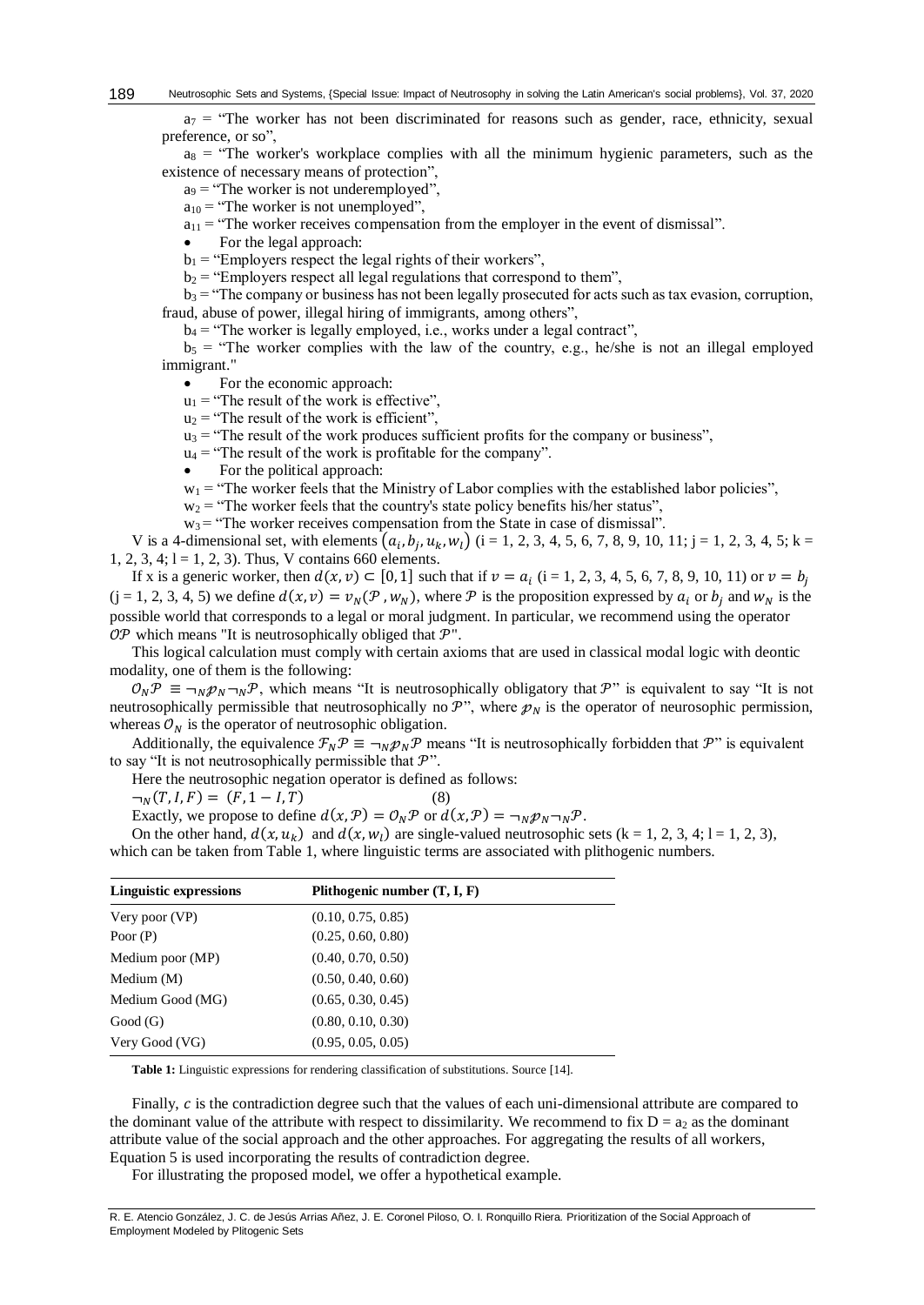#### **Example 1.**

Let us assume that four workers  $x_1$ ,  $x_2$ ,  $x_3$ , and  $x_4$  of Company M are interviewed about 23 of his/her characteristics of the employment, which are those  $a_i, b_j, u_k, w_l$  (i = 1, 2, 3, 4, 5, 6, 7, 8, 9, 10, 11; j = 1, 2, 3, 4, 5;  $k = 1, 2, 3, 4; l = 1, 2, 3$ . In relation with the social and legal approaches, it is asked to the worker about there is obligation (or there is not permitted no)  $a_i, b_j$ . With respect to the economic and political aspects  $u_k, w_l$ , it is used Table 1, nevertheless, for the political approach the neutrosophic modal logic can be utilized.

The contradiction degree is preliminarily defined with the following vector:

 = (0.1, 0, 0, 0, 0.1, 0.1, 0.1, 0.1, 0.1,0.1,0.1, 0.25,0.25,0.25,0.25,0.25,0.3,0.3,0.3,0.3,0.2,0.2,0.2) Let us note that we prioritized the social aspects, which are those having the smallest dissimilarity degrees. Additionally, we compared in dissimilarity every value with respect to the social attributes values.

The answers are summarized in Table 2 in form of plithogenic numbers or single-valued neutrosophic numbers.

| Aspect to evaluate/worker          | $\mathbf{x}_1$     | X <sub>2</sub>     | $X_3$              | <b>X4</b>          |
|------------------------------------|--------------------|--------------------|--------------------|--------------------|
| It is obliged that $a_1$           | (0.25, 0.60, 0.80) | (0.40, 0.70, 0.50) | (0.25, 0.60, 0.80) | (0.10, 0.75, 0.85) |
| It is obliged that a <sub>2</sub>  | (0.25, 0.60, 0.80) | (0.50, 0.40, 0.60) | (0.10, 0.75, 0.85) | (0.25, 0.60, 0.80) |
| It is obliged that a <sub>3</sub>  | (0.10, 0.75, 0.85) | (0.40, 0.70, 0.50) | (0.10, 0.75, 0.85) | (0.10, 0.75, 0.85) |
| It is obliged that a4              | (0.25, 0.60, 0.80) | (0.25, 0.60, 0.80) | (0.25, 0.60, 0.80) | (0.10, 0.75, 0.85) |
| It is obliged that a <sub>5</sub>  | (0.10, 0.75, 0.85) | (0.50, 0.40, 0.60) | (0.10, 0.75, 0.85) | (0.25, 0.60, 0.80) |
| It is obliged that a <sub>6</sub>  | (0.25, 0.60, 0.80) | (0.40, 0.70, 0.50) | (0.25, 0.60, 0.80) | (0.25, 0.60, 0.80) |
| It is obliged that $a_7$           | (0.10, 0.75, 0.85) | (0.25, 0.60, 0.80) | (0.10, 0.75, 0.85) | (0.25, 0.60, 0.80) |
| It is obliged that as              | (0.10, 0.75, 0.85) | (0.25, 0.60, 0.80) | (0.40, 0.70, 0.50) | (0.25, 0.60, 0.80) |
| It is obliged that a <sub>9</sub>  | (0.10, 0.75, 0.85) | (0.40, 0.70, 0.50) | (0.10, 0.75, 0.85) | (0.10, 0.75, 0.85) |
| It is obliged that a10             | (0.25, 0.60, 0.80) | (0.25, 0.60, 0.80) | (0.25, 0.60, 0.80) | (0.10, 0.75, 0.85) |
| It is obliged that a <sub>11</sub> | (0.25, 0.60, 0.80) | (0.50, 0.40, 0.60) | (0.25, 0.60, 0.80) | (0.25, 0.60, 0.80) |
| It is obliged that b <sub>1</sub>  | (0.40, 0.70, 0.50) | (0.50, 0.40, 0.60) | (0.65, 0.30, 0.45) | (0.40, 0.70, 0.50) |
| It is obliged that b <sub>2</sub>  | (0.50, 0.40, 0.60) | (0.65, 0.30, 0.45) | (0.50, 0.40, 0.60) | (0.40, 0.70, 0.50) |
| It is obliged that b <sub>3</sub>  | (0.40, 0.70, 0.50) | (0.40, 0.70, 0.50) | (0.50, 0.40, 0.60) | (0.40, 0.70, 0.50) |
| It is obliged that b <sub>4</sub>  | (0.40, 0.70, 0.50) | (0.40, 0.70, 0.50) | (0.40, 0.70, 0.50) | (0.40, 0.70, 0.50) |
| It is obliged that b5              | (0.65, 0.30, 0.45) | (0.50, 0.40, 0.60) | (0.65, 0.30, 0.45) | (0.40, 0.70, 0.50) |
| $u_1$                              | (0.80, 0.10, 0.30) | (0.65, 0.30, 0.45) | (0.95, 0.05, 0.05) | (0.65, 0.30, 0.45) |
| u <sub>2</sub>                     | (0.65, 0.30, 0.45) | (0.80, 0.10, 0.30) | (0.95, 0.05, 0.05) | (0.80, 0.10, 0.30) |
| $u_3$                              | (0.65, 0.30, 0.45) | (0.80, 0.10, 0.30) | (0.95, 0.05, 0.05) | (0.65, 0.30, 0.45) |
| $\mathbf{u}_4$                     | (0.95, 0.05, 0.05) | (0.80, 0.10, 0.30) | (0.80, 0.10, 0.30) | (0.80, 0.10, 0.30) |
| W <sub>1</sub>                     | (0.25, 0.60, 0.80) | (0.10, 0.75, 0.85) | (0.40, 0.70, 0.50) | (0.25, 0.60, 0.80) |
| W <sub>2</sub>                     | (0.25, 0.60, 0.80) | (0.25, 0.60, 0.80) | (0.65, 0.30, 0.45) | (0.10, 0.75, 0.85) |
| W <sub>3</sub>                     | (0.40, 0.70, 0.50) | (0.10, 0.75, 0.85) | (0.50, 0.40, 0.60) | (0.10, 0.75, 0.85) |

**Table 2:** Workers' answers to the questions.

Considering  $a_2$  is the dominant characteristic we obtain  $(0.14087, 0.59671, 0.84689)$  from aggregating the values of  $x_1$ ,  $(0.048006, 0.636014, 0.943353)$  corresponds to those of worker  $x_2$ ,  $(0.27598, 0.37484, 0.77720)$ to x<sub>3</sub>, and (0.040594, 0.662490, 0.946633) to x<sub>4</sub> by using Equation 5. Let us note we selected  $D = a_2$  the dominant attribute value, and we compare it with the other values, even though they correspond to other attributes, this is because of we are prioritizing the social advantages of the employment. (0.040594, 0.57905, 0.946633) is the plithogenic neutrosophic intersection of the values for all the workers, and 0.17164 is the crisp value which is obtained by formula 6. That means Company M has a not good performance with respect to employment from the social viewpoint.

# **Conclusion**

This paper introduces a model of employment based on plithogenic sets. Since Plithogeny is defined as a philosophical theory where new entities are obtained from the interaction, sometimes contradictory, among old entities, it is an adequate theory to represent the four different approaches to the employment: legal, social, economic, and political. Plithogenic sets allow hybridizing the neutrosophic logic with neutrosophic modal logic, particularly the deontic modality. Deontic logic is usually used to model the syntax and semantic related to moral and legal questions, thus, we model legal and social approaches for employment using this logic. On the other hand, neutrosophic logic is applied to model economic and political approaches. This combination of different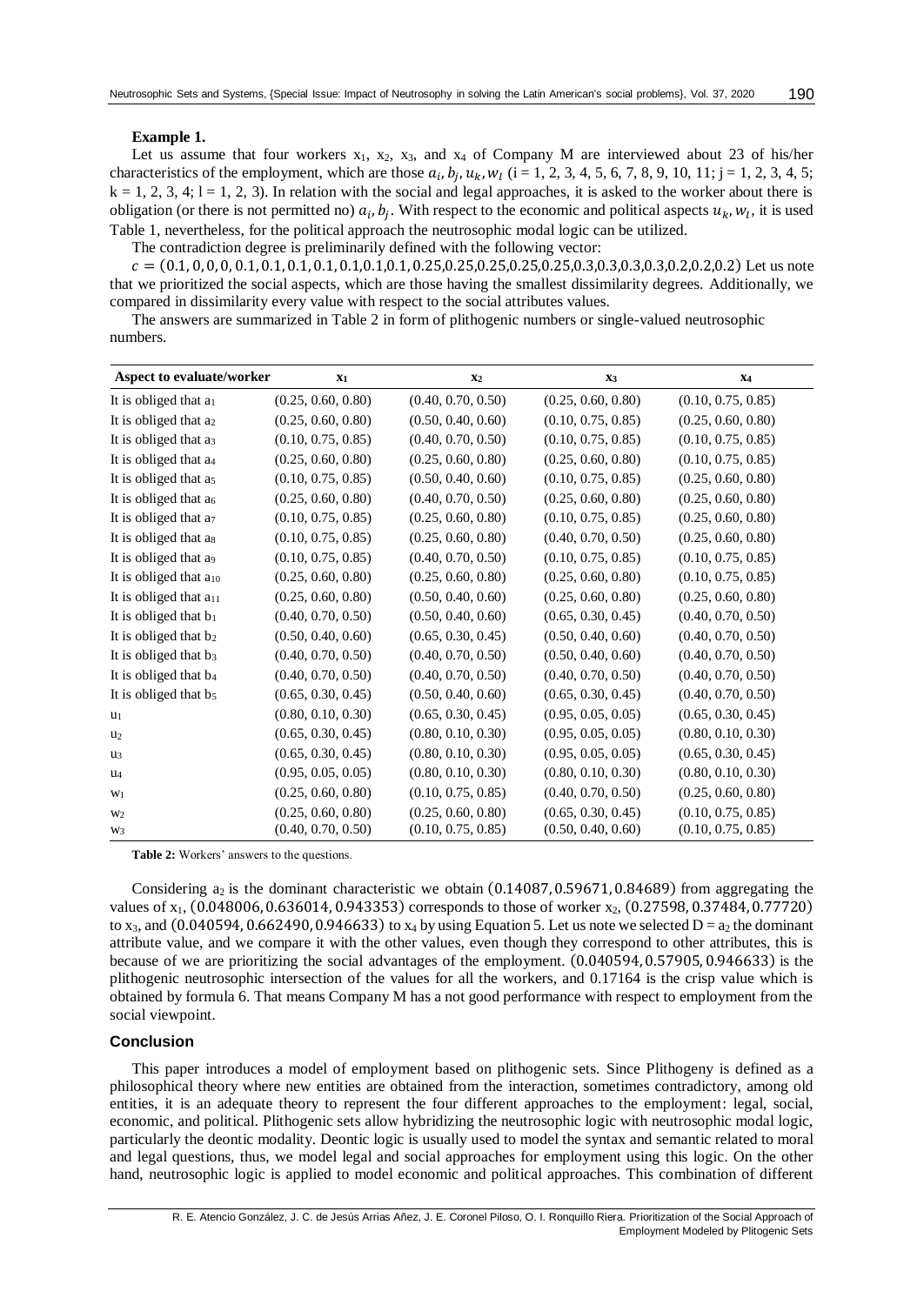semantics is possible due to plithogenic sets. To our knowledge, this is the first time that plithogenic sets are used to model employment situations.

# **References**

- 1. Cabanellas, G. and Flaibani, C.C. (1998) *Labor Law Dictionary (Diccionario de Derecho Laboral)(In Spanish)*. Editorial Heliasta, Argentina.
- 2. Bertranou, F. and Marinakis, A. (2019) Reflections on work. Visions from the Southern Cone of Latin America on the Centennial of the ILO (*Reflexiones sobre el trabajo. Visiones desde el Cono Sur de América Latina en el Centenario de la OIT)(In Spanish)*, International Labor Organization, Santiago de Chile.
- 3. [ILO], I.-L.-O. (1996) *C122-Employment Policy Convention 1964 (No. 122) (C122-Convenio sobre la política del empleo 1964 (núm. 122))(In Spanish)*. ILO, Geneva.
- 4. Constitution-of-the-Republic-of-Ecuador (2008) *Legislative Decree 0. Official Registry 449 of October 20, 2008 (Decreto Legislativo 0. Registro Oficial 449 de 20-oct-2008)(In Spanish)*. Lexis Finder.
- 5. Chamorro-Valencia, D., Molina-Gutiérrez, T.d.-J., Burbano-Garcia, L.H. and Cadena-Posso, A.A. (2019) Casedbased reasoning and neutrosophic logic to identify the employment limitations for Law school graduates at UNIANDES Ibarra. *Neutrosophic Sets and Systems*, *26*, 84-91.
- 6. Smarandache, F. (2017) *Plithogeny, Plithogenic Set, Logic, Probability, and Statistics*, Pons, Brussels.
- 7. Rana, S., Qayyum, M., Saeed, M., Smarandache, F. and Khan, B.A. (2019) Plithogenic Fuzzy Whole Hypersoft Set, Construction of Operators and their Application in Frequency Matrix Multi Attribute Decision Making Technique. *Neutrosophic Sets and Systems*, *28*, 34-50.
- 8. Martin, N. and Smarandache, F. (2020) Introduction to Combined Plithogenic Hypersoft Sets. *Neutrosophic Sets and Systems*, *35*, 503-510.
- 9. Martin, N. and Smarandache, F. (2020) Concentric Plithogenic Hypergraph based on Plithogenic Hypersoft sets A Novel Outlook. *Neutrosophic Sets and Systems*, *33*, 78-91.
- 10. Grida, M., Mohamed, R. and Zaid, A.H. (2020) A Novel Plithogenic MCDM Framework for Evaluating the Performance of IoT Based Supply Chain. *Neutrosophic Sets and Systems*, *33*, 321-338.
- 11. Gayen, S., Smarandache, F., Jha, S., Singh, M.K., Broumi, S. and Kumar, R. (2020) Introduction to Plithogenic Hypersoft Subgroup. *Neutrosophic Sets and Systems*, *33*, 208-233.
- 12. Alkhazaleh, S. (2020) Plithogenic Soft Set. *Neutrosophic Sets and Systems*, *33*, 256-274.
- 13. Abdel-Basset, M., Mohamed, R., H.-Zaied, A.E.-N. and Smarandache, F. (2019) A Hybrid Plithogenic Decision-Making Approach with Quality Function Deployment for Selecting Supply Chain Sustainability Metrics. *Symmetry*, *11*, 903.
- 14. Abdel-Basset, M., El-hoseny, M., Gamal, A. and Smarandache, F. (2019) A novel model for evaluation Hospital medical care systems based on plithogenic sets. *Artificial Intelligence In Medicine*, *100* 101710.
- 15. Smarandache, F. (2017) Neutrosophic Modal Logic. *Neutrosophic Sets and Systems*, *15*, 90-96.
- 16. von-Wright, G.H. (1951) Deontic Logic. *Mind*, *60*, 1-15.
- 17. Gounder, R.S. and Esterline, A.C. (1998) Fuzzy Versions of Epistemic and Deontic Logic. North Carolina Agricultural and Technical State University, North Carolina.
- 18. Leyva-Vázquez, M. and Smarandache, F. (2018) *Neutrosophy: new advances in the treatment of uncertainty (Neutrosofía: Nuevos avances en el tratamiento de la incertidumbre)(In Spanish)*, Pons, Brussels.
- 19. Smarandache, F. (2005) A Unifying Field in Logics: Neutrosophic Logic. Neutrosophy, Neutrosophic Set, Neutrosophic Probability: Neutrsophic Logic. Neutrosophy, Neutrosophic Set, Neutrosophic Probability, Infinite Study.
- 20. Smarandache, F. (2014) *Introduction to Neutrosophic Statistics* Sitech & Education Publishing, Craiova.
- 21. Sierra-Morán, J.C., Enríquez-Chuga, J.F., Arias-Collaguazo, W.M. and Maldonado-Gudiño, C.W. (2019) Neutrosophic statistics applied to the analysis of socially responsible participation in the community. *Neutrosophic Sets and Systems*, *26*, 19-28.
- 22. Meléndez-Carballido, R., Paronyan, H., Alfaro-Matos, M. and Santillán-Molina, A.L. (2019) Neutrosofic statistics applied to demonstrate the importance of humanistic and higher education components in students of legal careers. *Neutrosophic Sets and Systems*, *26*, 174-180.
- 23. Centeno-Maldonado, P.A., Puertas-Martinez, Y., Escobar-Valverde, G.S. and Inca-Erazo, J.D. (2019) Neutrosophic statistics methods applied to demonstrate the extra-contractual liability of the state from the Administrative Organic Code. *Neutrosophic Sets and Systems*, 26, 29-34.
- 24. Patro, S.K. and Smarandache, F. (2016) The Neutrosophic Statistical Distribution More Problems, More Solutions. *Neutrosophic Sets and Systems*, *12*, 73-79.